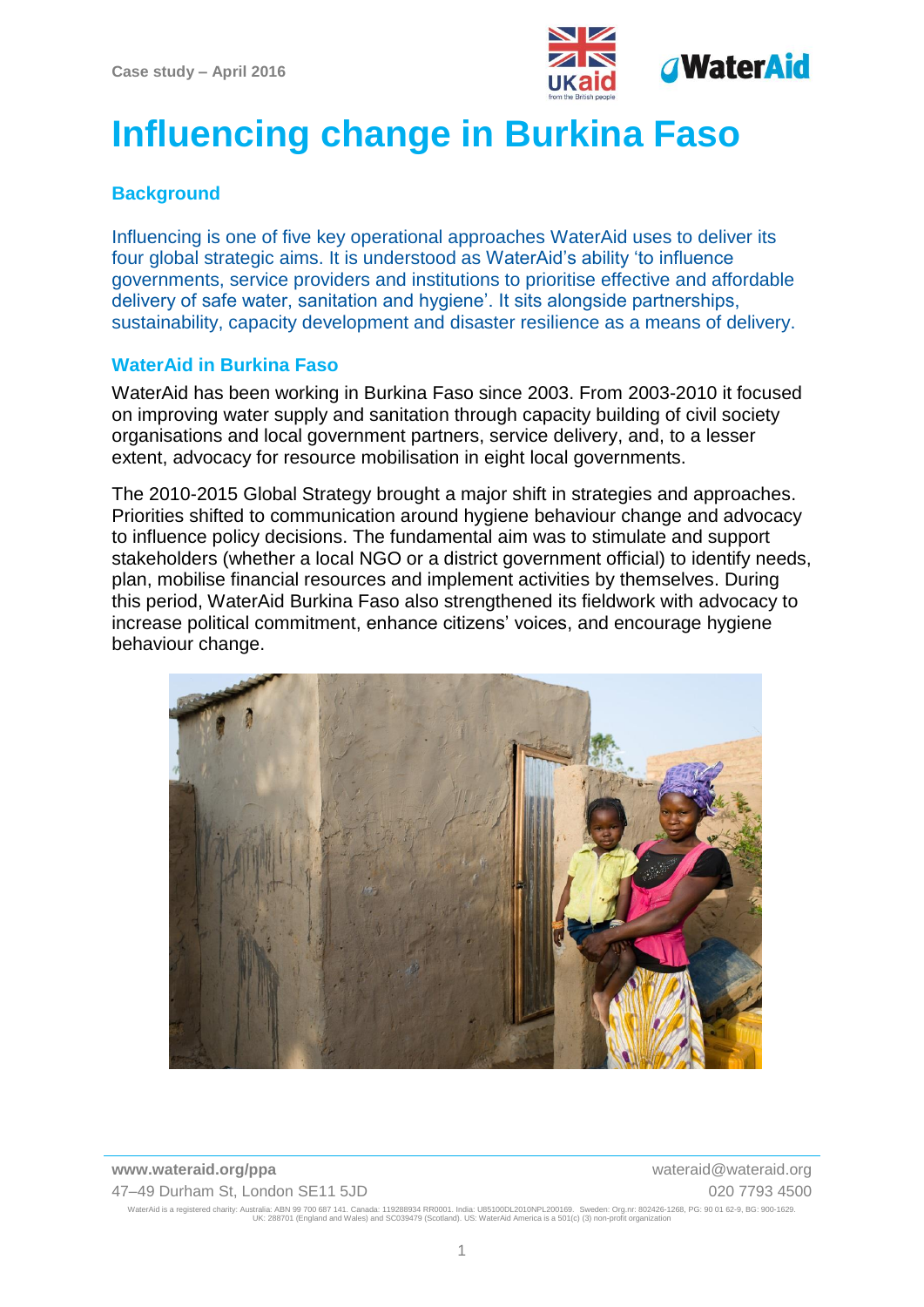

### **National-level context**

WaterAid Burkina Faso has contributed to the design of innovative approaches to WASH programming at the local government level. The first notable contribution they triggered and championed was the development of 'Plans Communaux de Développement de l'Eau et l'Assainissement' (Community Development Plans for WASH). These community-level plans have since been adopted by the Government and stakeholders across the WASH sector and are known as PCD.

The approach was to ground the Millennium Development Goals at the local level by training civil society organisations in advocacy, and the Government's Water Sector Department staff in competence transferral. Local government staff then developed plans and mobilised resources to implement the plans.

WaterAid Burkina Faso has worked closely with the Cadre de Concertation des Acteurs de l'Eau et l'Assainnissement (Forum for Policy Dialogue on WASH), to implement a training series on accountability and claiming rights to key civil society actors, including women, orphans and groups who represent people with disabilities.

The aim was for them to link decision makers and the population, to ensure vulnerable groups' needs were considered in the PCD. A success story was in the Commune of Pabré, where the board committed to the process and mobilised 2 billion West African Francs (£2.4 million) to build a water supply system and latrines.

WaterAid Burkina Faso has also implemented the 'Journée de Dialogue Communal' (local government Dialogue Days). Dialogue Days have directly contributed to increased accountability, by enabling open discussions on water and sanitation issues between local authorities and communities.

To achieve this WaterAid Burkina Faso made sure:

- Leaders and duty bearers were provided with training to improve planning to address demands. Most importantly, duty bearers were sensitised to keep their commitments, and to feel accountable to their citizens. They were encouraged to see beneficiaries as stakeholders, and to deliver against their plans as part of their duty and not as a favour or expect acknowledgement.
- Civil society was strengthened to play its role as an interface between government and beneficiaries, partly through awareness-raising sessions with around 40 journalists. This training led to the creation of the Réseau d'Information et de Communication pour l'Hygiène, l'Eau potable et l'Assainissement (Communication Network on WASH; RICHE). Once WaterAid Burkina Faso staff understood that many duty bearers did not take action because they were not aware of their constituents' concerns, it started to connect duty bearers with citizens through RICHE. For example, the network enabled citizens' voices to reach duty bearers through live interviews with beneficiaries. This grew until RICHE was broadcasting about WASH and accountability every week through local radio and papers.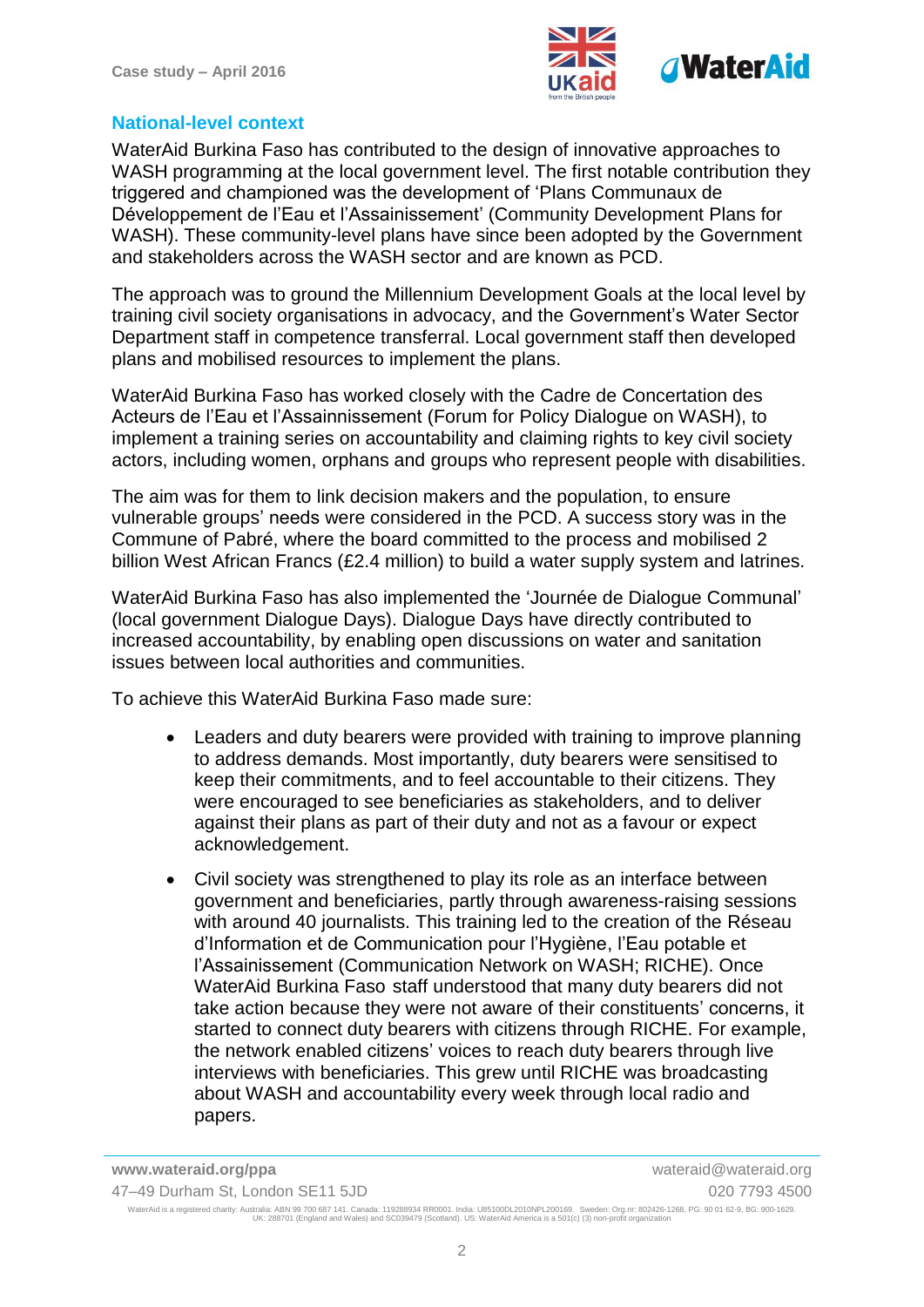

# **Highlight: The 2015 Presidential election campaign**

WaterAid Burkina Faso's Advocacy and Programmes Departments designed a plan to influence the Presidential candidates' programmes of actions and manifestos by documenting in a concept paper the WASH challenges their constituents faced. Evidence was collected about communities' WASH situation, and this formed the basis of a proposal to improve the rate of access to safe water and the availability of water and hygiene facilities in each candidate's constituency, including their home town or village.

This concept paper included international commitments that the Burkinabé Government had made but not yet fulfilled nationally. For example: the right to access safe water was ratified in 2010 but was only included in the country's constitution in November 2015, in contrast to the right to housing and leisure; and the AfricaSan commitment to access to safe water in schools and health facilities, ratified in May 2015.

WaterAid Burkina Faso selected the seven candidates most likely to win, and offered to help them by reviewing their action plans and manifestos through a WASH lens.Evidence-based discussions with the candidates built their understanding of the WASH sector issues and confidence, and WaterAid was asked to review candidate manifestos and ensure each included water and sanitation as a right and a duty for the leadership. All seven put WASH on their agendas, and one even campaigned solely on access to WASH. When the targets set by the different candidates were too high or unrealistic WaterAid suggested moderation. An unexpected positive result was that the Mouvement du Peuple pour le Progrès party (MPP) used posters reading 'Response to the need of safe water and enabling a safe environment'.

The resultant message voters felt the candidates delivered was stark:

**"It is your right to access safe water and hygiene facilities! It is not charity… It is indeed our duty to make this happen!"**



## During the run-up

to the election, TV debates and radio programmes asked WASH-related questions to all candidates who had laid out their plans for tackling WASH issues.